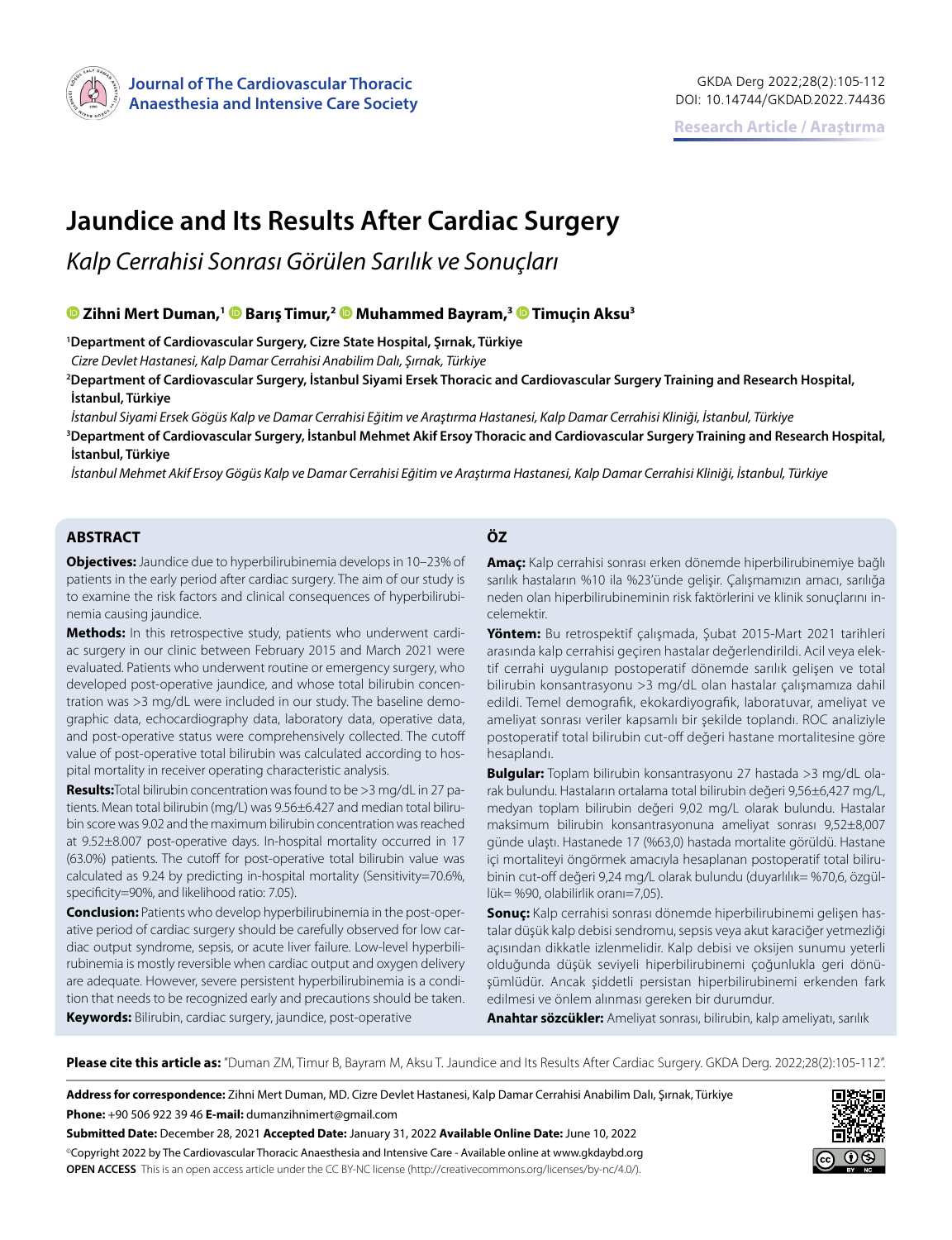# **Introduction**

Jaundice due to hyperbilirubinemia develops in 10-23% of patients in the early period after cardiac surgery.<sup>[1,2]</sup> Despite advances in surgical techniques and post-operative patient care, the incidence of hyperbilirubinemia does not appear to have decreased compared to studies 40 years ago.<sup>[3]</sup> Increasing and severe hyperbilirubinemia occurring in the late post-operative days was associated with higher mortality and morbidity than mild hyperbilirubinemia occurring in the  $1<sup>st</sup>$  days.<sup>[4]</sup>

Hyperbilirubinemia is considered by most doctors to be the result of another pathological event.<sup>[5]</sup> Since bilirubin is metabolized and excreted by the liver; hypoxia, low cardiac output, prolonged cardiopulmonary bypass (CPB) time, inotrope use in the perioperative, and early post-operative period of cardiac surgery may cause liver damage.<sup>[6-8]</sup> However, as the previous studies have shown, hyperbilirubinemia can lead to thrombocytopenia and respiratory failure causing apoptosis, inflammation, and oxidative stress.<sup>[9,10]</sup> Therefore, it is essential to treat and prevent hyperbilirubinemia as a separate post-operative problem. The aim of this study is to examine the risk factors and clinical consequences of hyperbilirubinemia causing jaundice.

### **Methods**

In this retrospective study, patients who underwent cardiac surgery in our clinic between February 2015 and March 2021 were evaluated. Patients who underwent routine or emergency surgery, who developed post-operative jaundice, and whose total bilirubin concentration was >3 mg/dL were included in our study. Our exclusion criteria were patients younger than 18 years of age, patients with known liver disease including positive hepatitis B antigen and anti-HCV antigen, liver transplant patients, patients with biliary tract disease, and patients requiring surgery in the case of sepsis.

The patient files were retrospectively screened. The pre-operative demographic, clinical, perioperative, and post-operative data were evaluated. This study complies with the Helsinki Declaration standards and current ethical guidelines. Hospital ethics committee approval was obtained for the study.

# **Surgical Management**

All operations were performed according to the hospital's surgical and anesthesia protocols. Midazolam, fentanyl, and vecuronium were used for anesthesia induction, and inhaled sevoflurane was used for continuation of anesthesia. All operations were performed under CPB and aortic cross clamping. Crystalloid or blood cardioplegia was used with the antegrade technique. Blood transfusion was performed according to institutional protocol.

#### **Post-operative Management**

All patients were transferred to the intensive care unit (ICU) after the operation. Patients inotrope doses and fluid replacement therapy were adjusted according to the hemodynamic data. Depending on the clinical condition of the patients, they were followed up in the ICU for at least 24 h. Patients who met the extubation criteria were weaned off the mechanical ventilator. In all patients, hemogram, serum creatinine, serum glutamic oxaloacetic transaminase, serum glutamic pyruvic transaminase, and international normalized ratio values were examined daily. We also examined bilirubin tests in patients with clinical jaundice.

#### **Definitions**

Hyperbilirubinemia was defined as plasma total bilirubin (TBIL) >3 mg/dL. In our clinic routine, postoperative plasma total bilirubin evaluation is performed only in patients with clinical signs of jaundice. To make a healthy evaluation, we considered the plasma total bilirubin value, at which clinical jaundice began to be seen, as hyperbilirubinemia.

Hourly doses of all vasoactive drugs admitted to the ICU were recorded and vasoactive-inotropic score was calculated. Formula used to calculate vasoactive-inotropic score: (dopamine dose [mcg/kg/min])+(dobutamine dose [mcg/ kg/min])+(100×epinephrine dose [mcg/kg/min])+(10×milrinone dose [mcg/kg/min])+(100×dose of norepinephrine [mcg/kg/min]). We used the highest calculated vasoactive-inotropic score as data.

#### **Statistical Analysis**

Statistical analyses were performed using the SPSS 23.0 statistical package for Windows. Continuous variables are expressed as mean SD and categorical data as proportions throughout the manuscript. Categorical variables were compared using the  $\chi^2$  test or Fisher's exact test and independent continuous variables were compared by the Mann-Whitney U-test as appropriate. Receiver operating characteristic (ROC) analysis was performed to find the appropriate cutoff value for the post-operative total hyperbilirubinemia value.

# **Results**

Between February 2015 and March 2021, 5821 patients were operated in our clinic. During this period, total bilirubin level was found to be >3 mg/dL in 38 patients in our clinic, and 11 of these patients were excluded from the study because they met one or more of the exclusion criteria. Twenty-seven patients remained. The prevalence of patients with a total bilirubin level >3 mg/dL was 0.4%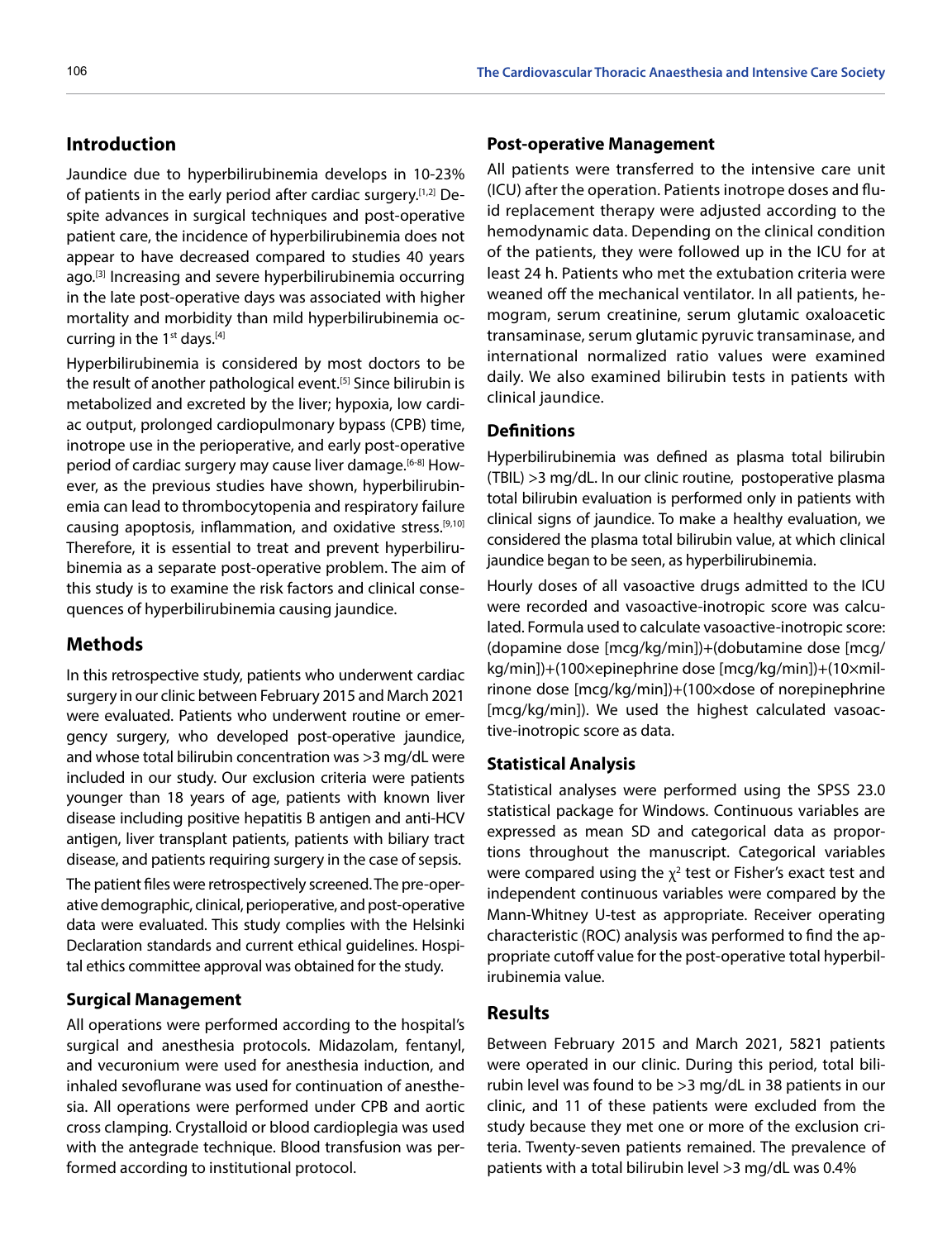**Table 1.** Demographics and clinical characteristics of all patients with hyperbilirubinemia

| <b>Patients characteristic</b>                  | n              | %    | Mean±SD          |
|-------------------------------------------------|----------------|------|------------------|
| Demographic feature                             |                |      |                  |
| Age (years)                                     |                |      | 56.22±16.63      |
| Female                                          | 7              | 25.9 |                  |
| Male                                            | 20             | 74.1 |                  |
| Pre-operative clinical feature                  |                |      |                  |
| <b>EuroSCORE</b>                                |                |      | $6.62 \pm 6.362$ |
| NYHA status III-IV                              | 18             | 70.4 |                  |
| LVEF $(% )$                                     |                |      | 47.16±12.85      |
| Pulmonary arterial pressure,<br>mmHq            |                |      | 41.00±19.43      |
| Diabetes mellitus                               | 8              | 29.6 |                  |
| Arterial hypertension                           | 17             | 63   |                  |
| Atrial fibrillation                             | 6              | 22.2 |                  |
| PAD                                             | 4              | 14.8 |                  |
| <b>COPD</b>                                     | 7              | 25.9 |                  |
| Previous MI                                     | 9              | 33.3 |                  |
| Unstable angina                                 | 9              | 33.3 |                  |
| Renal impairment                                | 9              | 33.3 |                  |
| Pre-operative dialysis                          | 2              | 7.4  |                  |
| Endocarditis                                    | 1              | 3.7  |                  |
| Obesity                                         | 8              | 29.6 |                  |
| Emergency procedure                             | 12             | 44.4 |                  |
| Previous cardiac surgery                        | 8              | 29.6 |                  |
| Pre-operative intubation                        | 2              | 7.4  |                  |
| Pre-operative need for<br>catecholamine support | $\overline{2}$ | 7.4  |                  |
| Pre-operative laboratory findings               |                |      |                  |
| Total bilirubin (mg/dL)                         |                |      | $0.79 \pm 0.508$ |
| Conjugated bilirubin (mg/dL)                    |                |      | $0.31 \pm 0.195$ |
| <b>INR</b>                                      |                |      | $1.14 \pm 0.147$ |
| SGOT (IU/L)                                     |                |      | 33.92±36.970     |
| SGPT (IU/L)                                     |                |      | 33.62±30.908     |
| S. creatinine (mg/dL)                           |                |      | $1.16 \pm 0.417$ |
| Hemoglobin (g/L)                                |                |      | 12.18±2.379      |
| Leukocytes (109/L)                              |                |      | $9.05 \pm 4.073$ |
| Platelets (109/L)                               |                |      | 233.23±91.527    |

EuroSCORE: The European System for Cardiac Operative Risk Evaluation; NYHA: New York Heart Association; LVEF: Left ventricular ejection fractions; PAD: Peripheral artery occlusion disease; COPD: Chronic obstructive pulmonary disease; MI: Myocardial infarction; INR: International normalized ratio; SGOT: Serum glutamic oxaloacetic transaminase; SGPT: Serum glutamic pyruvic transaminase.

Mean age of the 27 patients included in the study was 56.22 $\pm$ 16.63. Female population was 7 (25.9%). The mean logistic EuroSCORE (the European System for Cardiac Operative Risk Evaluation) II used in the risk analysis evaluation of patients in cardiac surgery was found to be 6.62±6.362. Eighteen (70.4%) of patients presented with symptoms of congestive heart failure classified as Grades III and IV by the New York Heart Association. Mean pre-operative total bilirubin (mg/dL) value was  $0.79\pm0.508$ .



**Figure 1.** The distribution of operation types. CABG: Coronary artery bypass graft.

In the pre-operative echocardiography of the patients, the left ventricular ejection fractions were 47.16±12.85 and pulmonary arterial pressures were found to be 41.00±19.43 mmHg. Diabetes mellitus was present in 8 (29.6%), arterial hypertension in 17 (63%), atrial fibrillation in 6 (22.2%), peripheral artery occlusion disease in 4 (14.8%), chronic obstructive pulmonary disease in 7 (25.9%), previous myocardial infarction and unstable angina in 9 (33.3%), renal impairment in 9 (33.3%), endocarditis in 1 (3.7%), and obesity in 8 (29.6%) patients. All demographic, clinical, and echocardiographic findings are shown in Table 1.

Aortic surgery (n=8, 29.6%) was found to be the most frequently performed operation type in our cohort. Other operations types were six combined coronary artery bypass graft (CABG) and valve surgery (22.2%), five isolated valve sur gery (18.7%), four isolated CABG (14.8%), three combined valve surgery (11.1%), and one cardiac transplantation (3.7%), respectively. The distribution of operation types is shown in Figure 1. CPB time was 158.41±54.96 min, cross-clamping time was 92.07±39.20 min, and minimal temperature was 28.22±3.25°C on CPB.

Intensive care duration of the patients was 18.67±19.474 days, mechanical ventilation time was 12.44±12.559 days, and inotropic support duration was 8.63±7.249 days. The va-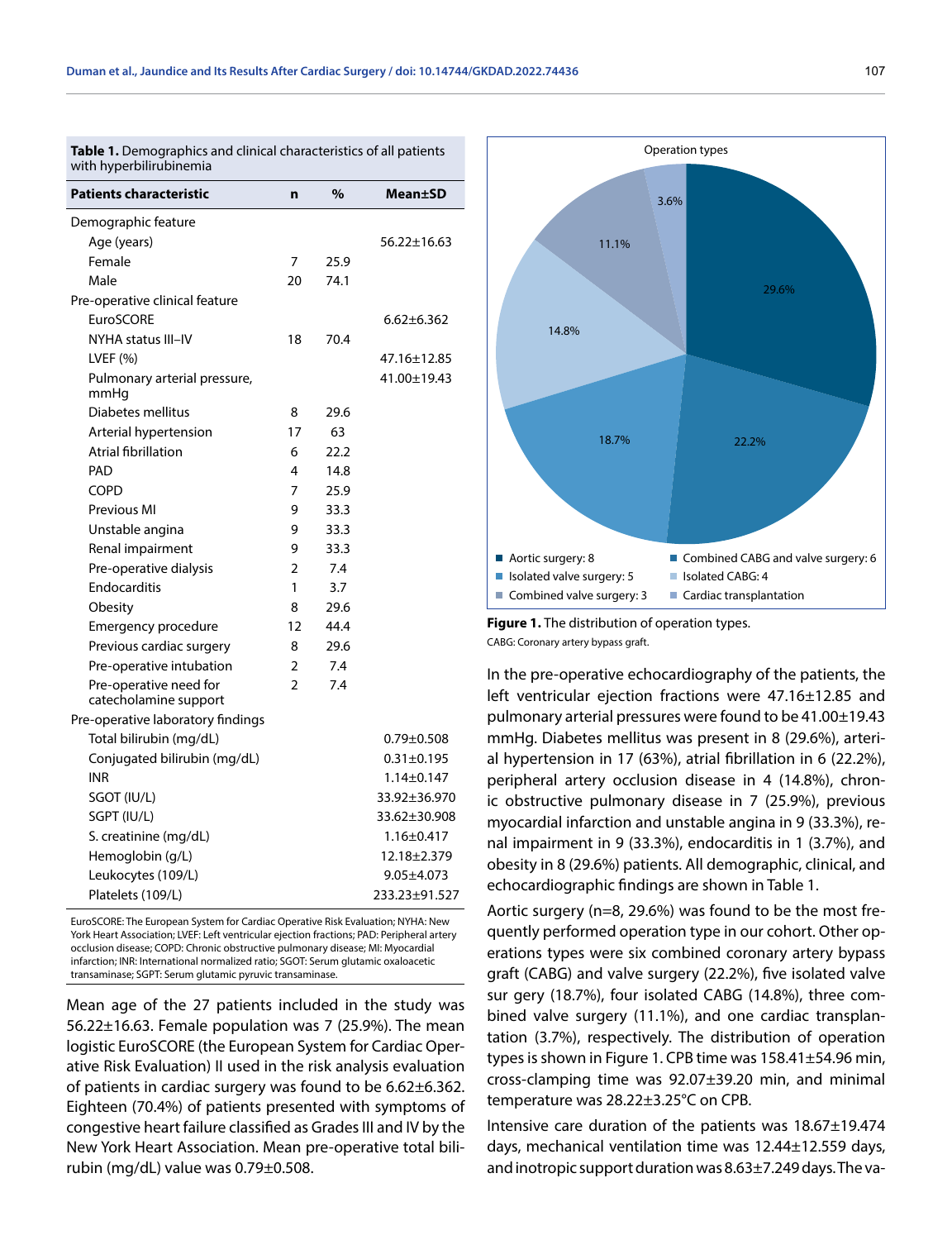| Post-operative data                               | n  | $\%$    | <b>Mean</b> ±SD    |
|---------------------------------------------------|----|---------|--------------------|
| In-hospital mortality                             | 17 | 63.0    |                    |
| ICU stay (days)                                   |    |         | 18.67±19.474       |
| Intubation time (days)                            |    |         | 12.44±12.559       |
| Need for surgical re-exploration                  | 20 | 74.1    |                    |
| Infection                                         | 9  | 33.3    |                    |
| Cerebrovascular event                             | 5  | 18.5    |                    |
| Reintubation                                      |    | 12 44.4 |                    |
| New-onset dialysis                                |    | 14 51.9 |                    |
| New-onset atrial fibrillation                     | 17 | 63.0    |                    |
| Inotrope requirement                              |    |         |                    |
| Vasoactive-inotropic score                        |    |         | 35.7±24.974        |
| Norepinephrine (mcg/kg/min)                       |    |         | $0.0474 + 0.0593$  |
| Dopamine (mcg/kg/min)                             |    |         | 11.89±6.704        |
| Epinephrine (mcg/kg/min)                          |    |         | $0.0481 \pm 0.073$ |
| Time of inotropic support (days)                  |    |         | $8.63 \pm 7.249$   |
| Use of blood/products (package)                   |    |         |                    |
| PRBC (package)                                    |    |         | $14.42 + 8.865$    |
| FFP (package)                                     |    |         | $12.21 \pm 8.121$  |
| Thrombocytes (package)                            |    |         | $3.95 \pm 4.123$   |
| Post-operative laboratory findings                |    |         |                    |
| SGOT (IU/L)                                       |    |         | 920.85±924.705     |
| SGPT (IU/L)                                       |    |         | 1125.96±1180.710   |
| Creatinine (mg/dL)                                |    |         | $2.34 \pm 1.218$   |
| Total bilirubin (mg/dL)                           |    |         | $9.56 \pm 6.427$   |
| Conjugated bilirubin (mg/dL)                      |    |         | $8.36 \pm 5.487$   |
| Time to maximum bilirubin<br>concentration (days) |    |         | $9.52 \pm 8.007$   |
|                                                   |    |         |                    |

**Table 2.** Post-operative status of all patients with hyperbilirubinemia

ICU: Intensive care unit; PRBC: Packed red blood cell; FFP: Fresh frozen plasma; SGOT: Serum glutamic oxaloacetic transaminase; SGPT: Serum glutamic pyruvic transaminase.

soactive-inotropic score, which indicates the inotropic need of the patients, was found to be 35.7±24.974. The amount of post-operative transfusion was recorded as a mean of 14.42±8.865 packets for red blood cells, 12.21±8.121 for fresh frozen plasma, and 3.95±4.123 packets for platelets. Need for surgical re-exploration was required in 20 (74.1%) patients due to surgical bleeding or cardiac tamponade. In the abdominal ultrasonography performed in the post-operative period, there was no enlargement of the biliary tract in any of the patients. Other post-operative complications and laboratory parameters are summarized in Table 2.

Mean total bilirubin (mg/L) was 9.56±6.427 and median total bilirubin score was 9.02 and the maximum bilirubin concentration was reached at 9.52±8.007 days. In-hospital mortality occurred in 17 (63.0%) patients. ROC curve analysis was established using the post-operative total bilirubin value to predict the in-hospital mortality. Figure 2 shows that the post-operative total bilirubin value had a significant positive relationship with the in-hospital mortality.



**Figure 2.** Receiver operating characteristic curve analysis to estimate the in-hospital mortality according to the total bilirubin value.

The area under the curve (AUC) was 0.841 p=0.004. The cutoff for post-operative total bilirubin value was calculated as 9.24 by predicting in-hospital mortality (Sensitivity=70.6%, specificity=90%, and likelihood ratio: 7.05).

Two groups were formed according to the calculated cutoff value: Moderate hyperbilirubinemia and high-grade hyperbilirubinemia. There were 15 patients in the moderate hyperbilirubinemia group and 12 patients in the highgrade hyperbilirubinemia group. As shown in Tables 3 and 4, there are no demographic, laboratory, and clinical differences between the two groups in the pre-operative and perioperative periods.

Total bilirubin level was calculated as 5.203±0.648 in the moderate hyperbilirubinemia group and 15.017±1.648 in the high-grade hyperbilirubinemia group. All patients in the high-grade hyperbilirubinemia group and one-third of the patients in the moderate hyperbilirubinemia group died postoperatively. There was no difference between the groups between ICU stay and intubation time (respectively, p=0.373 and p=0.221). Vasoactive inotrope score and duration of inotropic support were significantly higher in the high-grade hyperbilirubinemia group (respectively, p=0.011 and p=0.002). Creatinine was found to be significantly higher in the high-grade hyperbilirubinemia group than in the moderate hyperbilirubinemia group (2.868±0.352 vs. 1.904±0.285, p=0.031). No difference was found between the two groups in terms of new-onset dialysis (p=0.656). Table 5 summarizes other post-operative clinical and laboratory parameters between both groups.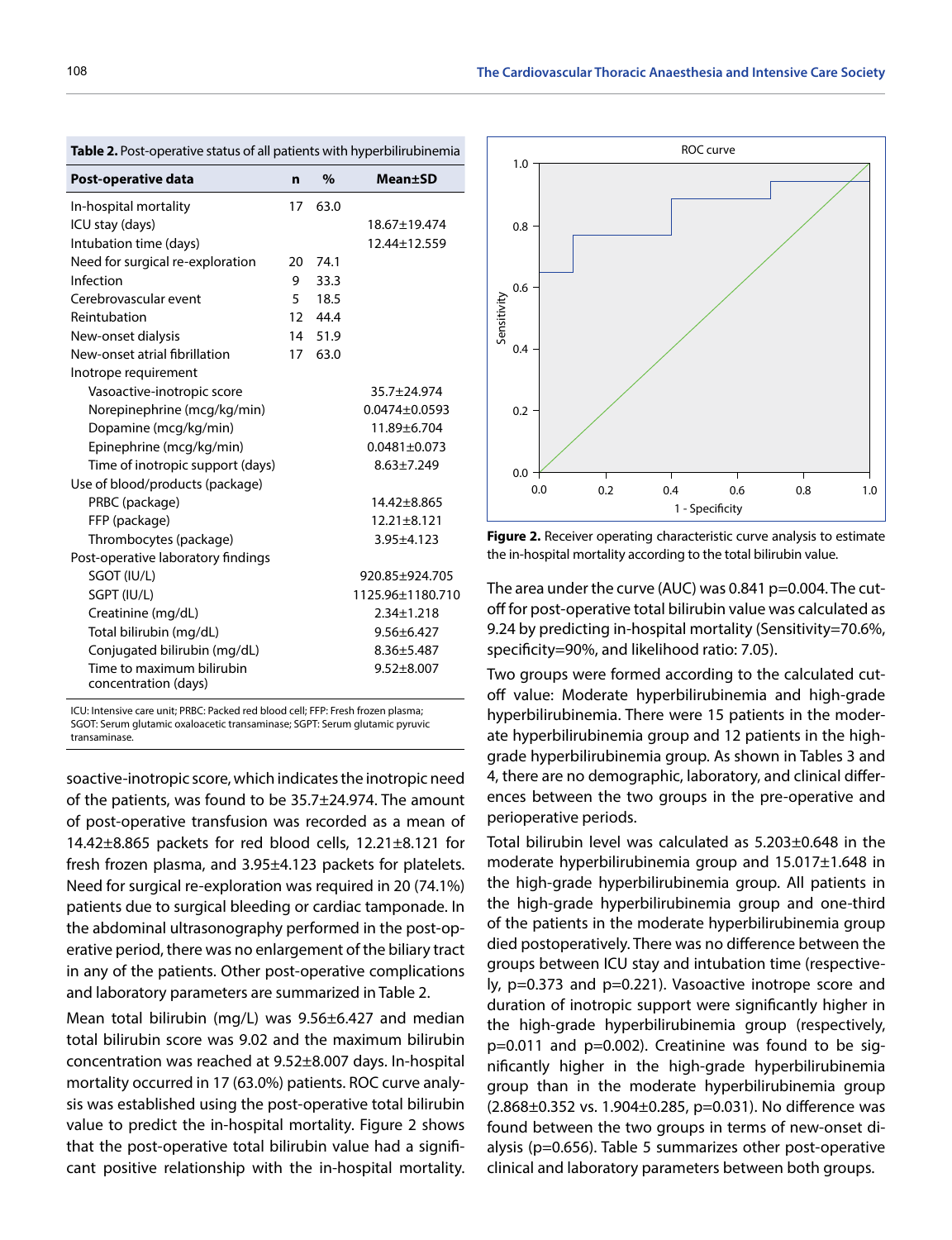**Table 3.** Comparison of demographic, pre-operative laboratory, and clinical characteristics of patients with moderate hyperbilirubinemia and high hyperbilirubinemia

| <b>Patients</b><br>characteristic | <b>Moderate</b><br>hyperbilirubinemia<br>$(n=15)$ |               |                   | High-grade<br>hyperbilirubinemia<br>$(n=12)$ |      |                   | p     |
|-----------------------------------|---------------------------------------------------|---------------|-------------------|----------------------------------------------|------|-------------------|-------|
|                                   | $\mathbf n$                                       | $\frac{9}{6}$ | <b>Mean±SD</b>    | $\mathbf n$                                  | $\%$ | <b>Mean±SD</b>    |       |
| Demographic feature               |                                                   |               |                   |                                              |      |                   |       |
| Age (years)                       |                                                   |               | 57.875±3.226      |                                              |      | 58.7±7.169        | 0.981 |
| Female                            | 5                                                 | 33.3          |                   | $\overline{2}$                               | 16.7 |                   | 0.326 |
| Male                              | 10                                                | 66.3          |                   | 10                                           | 83.3 |                   | 0.326 |
| Pre-operative clinical feature    |                                                   |               |                   |                                              |      |                   |       |
| <b>EuroSCORE</b>                  |                                                   |               | 3.86125±0.757     |                                              |      | 8.442±2.471       | 0.262 |
| NYHA status III-IV                | 11                                                | 73.3          |                   | 8                                            | 66.7 |                   | 0.706 |
| LVEF $(% )$                       |                                                   |               | 53.75±3.75        |                                              |      | 39.9±4.207        | 0.077 |
| Pulmonary arterial pressure, mmHg |                                                   |               | 30.625±3.332      |                                              |      | 41.7±7.867        | 0.826 |
| Diabetes mellitus                 | 5                                                 | 33.3          |                   | 3                                            | 25.0 |                   | 0.637 |
| Arterial hypertension             | 8                                                 | 53.3          |                   | 9                                            | 75.0 |                   | 0.247 |
| <b>Atrial fibrillation</b>        | 5                                                 | 33.3          |                   | 1                                            | 8.3  |                   | 0.121 |
| PAD                               | 3                                                 | 20.0          |                   | $\mathbf{1}$                                 | 8.3  |                   | 0.396 |
| <b>COPD</b>                       | 4                                                 | 26.7          |                   | 3                                            | 25.0 |                   | 0.922 |
| Previous MI                       | 6                                                 | 40.0          |                   | 3                                            | 25.0 |                   | 0.411 |
| Renal impairment                  | 4                                                 | 26.7          |                   | 5                                            | 41.7 |                   | 0.411 |
| Pre-operative dialysis            | 1                                                 | 6.7           |                   | $\mathbf{1}$                                 | 8.3  |                   | 0.869 |
| Endocarditis                      | 0                                                 | 0.0           |                   | 1                                            | 8.3  |                   | 0.255 |
| Obesity                           | 6                                                 | 40.0          |                   | $\overline{2}$                               | 16.7 |                   | 0.187 |
| Emergency procedure               | 5                                                 | 33.3          |                   | 7                                            | 58.3 |                   | 0.194 |
| Previous cardiac surgery          | 5                                                 | 33.3          |                   | 3                                            | 25.0 |                   | 0.637 |
| Pre-operative intubation          | $\overline{2}$                                    | 13.3          |                   | $\mathbf 0$                                  | 0.0  |                   | 0.189 |
| Pre-operative laboratory findings |                                                   |               |                   |                                              |      |                   |       |
| Total bilirubin (mg/dL)           |                                                   |               | $0.786 \pm 0.373$ |                                              |      | $0.804 \pm 0.658$ | 0.435 |
| Conjugated bilirubin (mg/dL)      |                                                   |               | $0.342 \pm 0.223$ |                                              |      | $0.288 \pm 0.161$ | 0.602 |
| <b>INR</b>                        |                                                   |               | 1.095±0.038       |                                              |      | 1.198±0.04        | 0.72  |
| SGOT (IU/L)                       |                                                   |               | 21.5±4.494        |                                              |      | 48.417±13.984     | 0.157 |
| SGPT (IU/L)                       |                                                   |               | 34.357±10.534     |                                              |      | 32.75±5.272       | 0.396 |
| S. creatinine (mg/dL)             |                                                   |               | 1.139±0.139       |                                              |      | 1.195±0.078       | 0.368 |
| Hemoglobin (g/L)                  |                                                   |               | 11.893±0.689      |                                              |      | 12.533±0.63       | 0.527 |
| Leukocytes (109/L)                |                                                   |               | $9.625 \pm 1.25$  |                                              |      | 8.399±0.956       | 0.527 |
| Platelets (109/L)                 |                                                   |               | 249.786±21.783    |                                              |      | 213.917±29.485    | 0.212 |

EuroSCORE: The European System for Cardiac Operative Risk Evaluation; NYHA: New York Heart Association; LVEF: Left ventricular ejection fractions; PAD: Peripheral artery occlusion disease; COPD: Chronic obstructive pulmonary disease; MI: Myocardial infarction; INR: International normalized ratio; SGOT: Serum glutamic oxaloacetic transaminase; SGPT: Serum glutamic pyruvic transaminase.

# **Discussion**

Bilirubin, the end-product of heme catabolism, is metabolized by the liver and excreted by intrahepatic and extrahepatic biliary tract.<sup>[11]</sup> The liver receives about 25% of cardiac output through the hepatic artery and portal system. This dual flow of blood and the liver's ability to extract 95% of oxygen from the blood makes the liver relatively resistant to necrosis from hypoperfusion.<sup>[12]</sup> However, significant reduction in cardiac output or severe hypoxemia can override protective mechanisms and cause hypoxic liver injury. [13] When the liver is damaged by ischemia, bilirubin uptake and bile secretion are impaired, and hyperbilirubinemia occurs.[14] Perioperative and early post-operative hypotension and hypoxia are among the causes of jaundice seen after cardiac surgery.[15] It is also known that hemolysis and increased need for transfusion due to prolonged CPB times cause early jaundice and temporary liver damage.[16]

Contrary to the low prevalence in our study, there are studies showing that 10-23% of cardiac surgery patients develop jaundice in the early post-operative period.<sup>[1,17]</sup> We attribute this large difference to the fact that studies used different reference ranges for hyperbilirubinemia (TBIL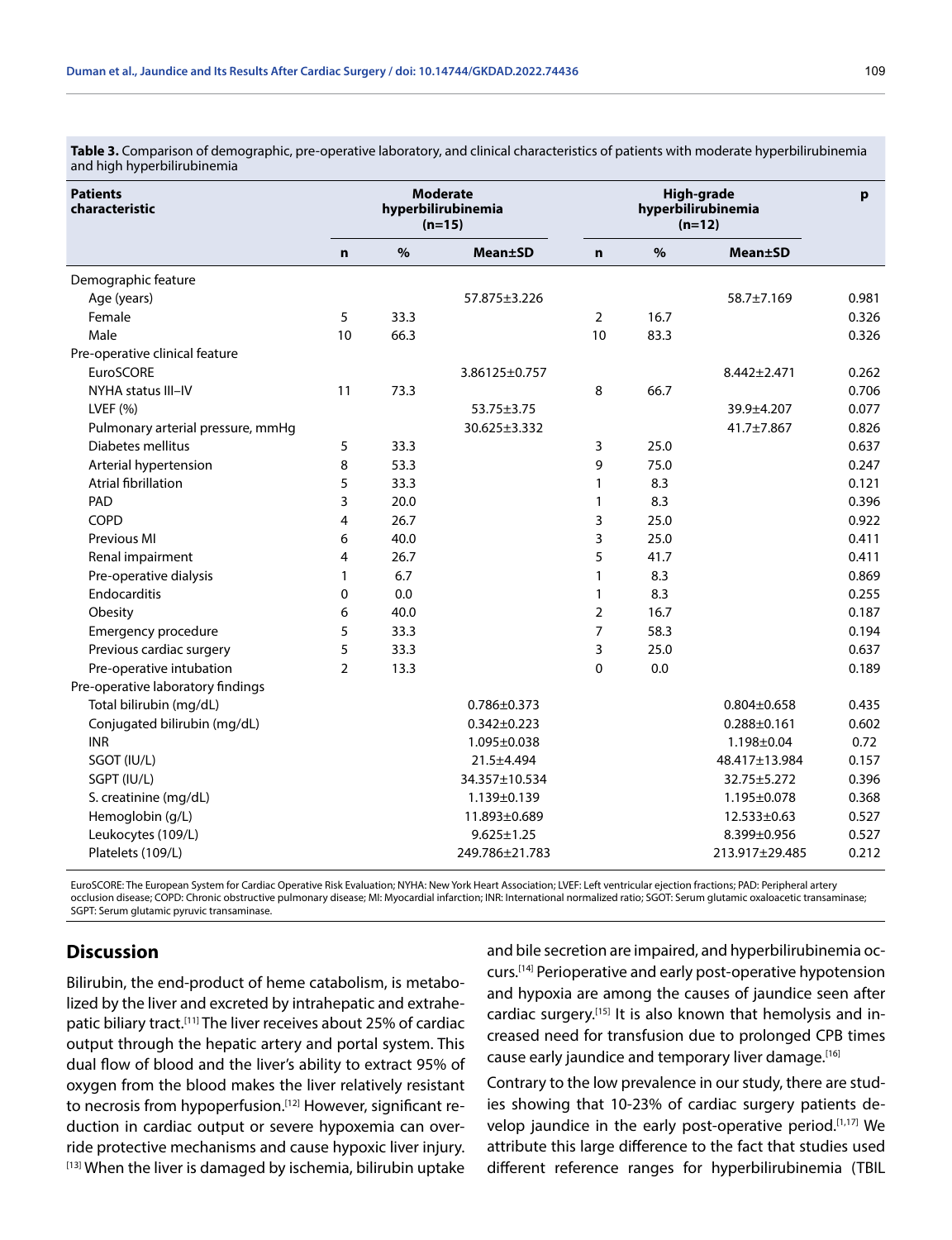| <b>Operational data</b>         | <b>Moderate</b><br>hyperbilirubinemia<br>$(n=15)$ |      |                 | High-grade<br>hyperbilirubinemia<br>$(n=12)$ |      |                  | p     |
|---------------------------------|---------------------------------------------------|------|-----------------|----------------------------------------------|------|------------------|-------|
|                                 | n                                                 | $\%$ | <b>Mean</b> ±SD | $\mathbf n$                                  | $\%$ | <b>Mean</b> ±SD  |       |
| CPB time (min)                  |                                                   |      | 149.25±28.162   |                                              |      | 163.1±15.746     | 0.486 |
| Cross-clamp time (min)          |                                                   |      | 85.125±17.373   |                                              |      | 100.9±8.917      | 0.548 |
| Minimal core temperature (°C)   |                                                   |      | 28.875±0.833    |                                              |      | $28.3 \pm 0.761$ | 0.383 |
| <b>Isolated CABG</b>            | 3                                                 | 20.0 |                 |                                              | 8.3  |                  | 0.396 |
| Isolated valve surgery          | 4                                                 | 26.7 |                 |                                              | 8.3  |                  | 0.223 |
| Combined CABG and valve surgery | 4                                                 | 26.7 |                 | $\overline{2}$                               | 16.7 |                  | 0.535 |
| Aortic surgery                  | 3                                                 | 20.0 |                 | 5                                            | 41.7 |                  | 0.221 |
| Combined valve surgery          |                                                   | 6.7  |                 | 2                                            | 16.7 |                  | 0.411 |
| Cardiac transplantation         | $\mathbf{0}$                                      | 0.0  |                 |                                              | 8.3  |                  | 0.255 |

**Table 4.** Comparison operational data of patients with moderate hyperbilirubinemia and high hyperbilirubinemia

CPB: Cardiopulmonary bypass; CABG: Coronary artery bypass graft.

**Table 5.** Comparison of post-operative status of patients with moderate hyperbilirubinemia and high hyperbilirubinemia

| Post-operative data                               | <b>Moderate</b><br>hyperbilirubinemia<br>$(n=15)$ |               |                   | High-grade<br>hyperbilirubinemia<br>$(n=12)$ |       |                  | $\mathbf{p}$ |
|---------------------------------------------------|---------------------------------------------------|---------------|-------------------|----------------------------------------------|-------|------------------|--------------|
|                                                   | $\mathbf n$                                       | $\frac{9}{6}$ | <b>Mean</b> ±SD   | $\mathbf n$                                  | $\%$  | <b>Mean</b> ±SD  |              |
| In-hospital mortality                             | 5                                                 | 33.3          |                   | 12                                           | 100.0 |                  | $< 0.001*$   |
| ICU stay (days)                                   |                                                   |               | 13.625±4.226      |                                              |       | $20.9 + 5.161$   | 0.373        |
| Intubation time (h)                               |                                                   |               | 7.625±2.291       |                                              |       | 13.20 2.328      | 0.221        |
| Need for surgical re-exploration                  | 10                                                | 66.7          |                   | 10                                           | 83.3  | 0.326            |              |
| Infection                                         | 4                                                 | 26.7          |                   | 5                                            | 41.7  | 0.411            |              |
| Cerebrovascular event                             | $\overline{2}$                                    | 13.3          |                   | 3                                            | 25.0  | 0.438            |              |
| Reintubation                                      | 5                                                 | 33.3          |                   | $\overline{7}$                               | 58.3  | 0.194            |              |
| New-onset dialysis                                | 7                                                 | 46.7          |                   | 7                                            | 58.3  | 0.547            |              |
| New-onset atrial fibrillation                     | 10                                                | 66.7          |                   | 7                                            | 58.3  | 0.656            |              |
| Inotrope requirement                              |                                                   |               |                   |                                              |       |                  |              |
| Vasoactive-inotropic score                        |                                                   |               | 17±4.359          |                                              |       | 52±7.795         | $0.011*$     |
| Time of inotropic support (days)                  |                                                   |               | $7.125 \pm 2.863$ |                                              |       | $13.3 \pm 2.31$  | $0.002*$     |
| Use of blood/products (package)                   |                                                   |               |                   |                                              |       |                  |              |
| PRBC (package)                                    |                                                   |               | 12.63±2.809       |                                              |       | 15.82±2.879      | 0.508        |
| FFP (package)                                     |                                                   |               | $9.25 \pm 2.059$  |                                              |       | 14.36±2.744      | 0.089        |
| Thrombocytes (package)                            |                                                   |               | $2.13 \pm 1.008$  |                                              |       | $5.27 \pm 1.369$ | 0.061        |
| Post-operative laboratory findings                |                                                   |               |                   |                                              |       |                  |              |
| SGOT (IU/L)                                       |                                                   |               | 667.643±211.896   |                                              |       | 1216.25±292.073  | 0.111        |
| SGPT (IU/L)                                       |                                                   |               | 1124.429±373.971  |                                              |       | 1127.75±266.832  | 0.589        |
| Creatinine (mg/dL)                                |                                                   |               | 1.904±0.285       |                                              |       | 2.868±0.352      | $0.031*$     |
| Total bilirubin (mg/L)                            |                                                   |               | $5.203 \pm 0.648$ |                                              |       | 15.017±1.648     | $< 0.001*$   |
| Conjugated bilirubin (mg/L)                       |                                                   |               | 4.238±0.535       |                                              |       | 13.555±1.06      |              |
| Time to maximum bilirubin<br>concentration (days) |                                                   |               | $9 + 2.559$       |                                              |       | 10.833±1.691     | 0.082        |

\*: P value of less than 0.05 is considered as significant. ICU: Intensive care unit; PRBC: Packed red blood cell; FFP: Fresh frozen plasma; SGOT: Serum glutamic oxaloacetic transaminase; SGPT: Serum glutamic pyruvic transaminase.

>3 mg/dL or TBIL >2 mg/dL) and that we only measured plasma total bilirubin in patients with clinical symptoms of jaundice in the post-operative period.

The population of our study consists of high-risk patients. To be clear, more than half of our patients consisted of high-risk operations such as aortic surgery, combined CABG and valve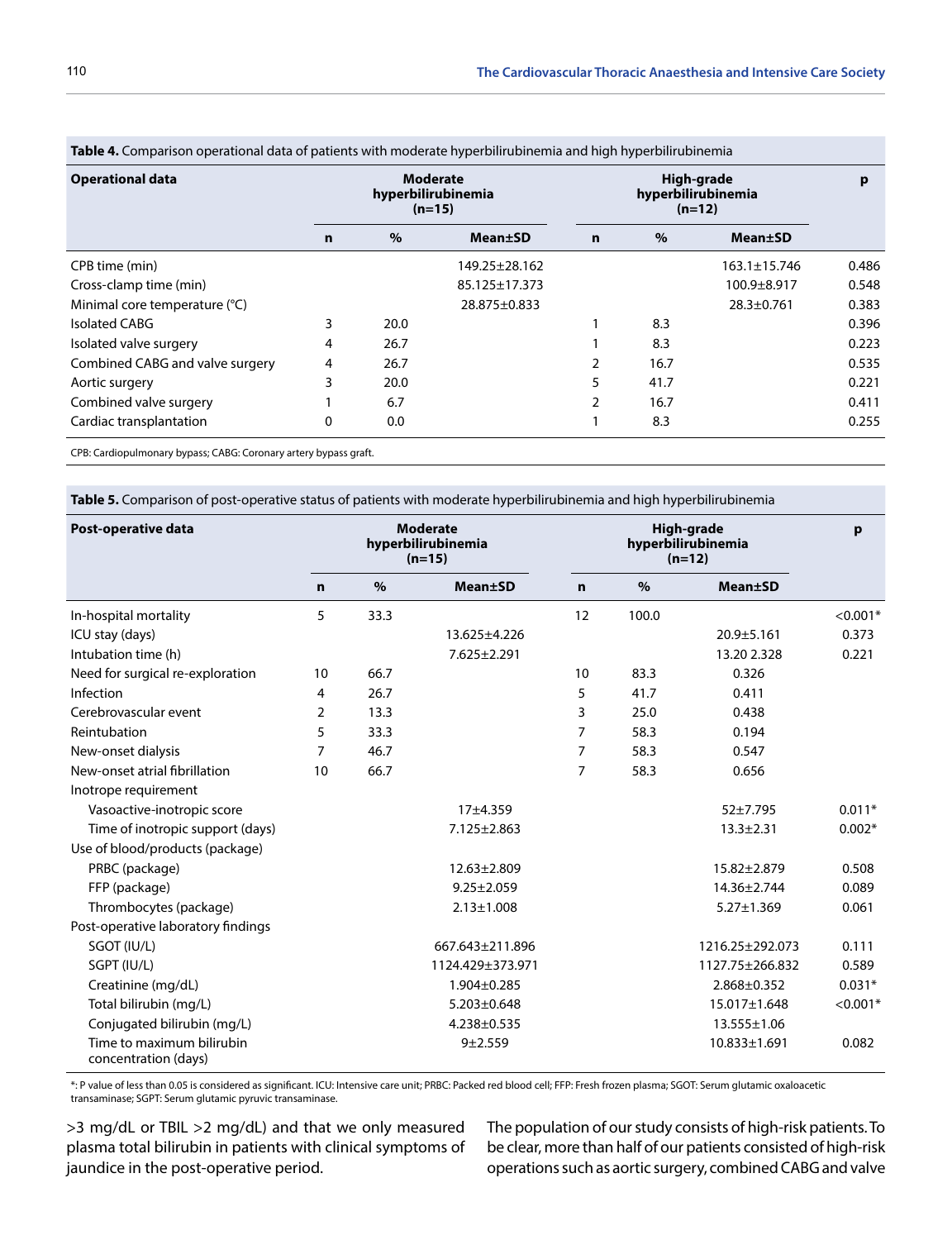surgery, and heart transplant surgery. In addition, 29.6% of the patients had previous cardiac surgery and 44.4% were operated in emergency condition, and in our study, it is seen that the CPB duration and cross-clamp duration of the population are higher as mortality risk factors compared to similar studies.[16,18] Despite the small number of patients in our study, we achieved striking results. According to the data, we obtained from our study, the mortality rate was 63% in patients diagnosed with hyperbilirubinemia in our clinic. We do not think that this result can be explained only by hyperbilirubinemia. This high mortality rate is both a cause and a consequence of hyperbilirubinemia.

In our study, the total bilirubin cutoff value was calculated as 9.24 mg/gl in the ROC curve analysis to estimate the in-hospital mortality according to the total bilirubin value. According to the calculated cutoff value, two groups were formed as moderate hyperbilirubinemia group and highgrade hyperbilirubinemia group. In studies investigating risk factors for hyperbilirubinemia developing in the early post-operative period in cardiac surgery, the risk factors were generally found to be pre-operative prothrombin time, CPB time, aortic cross-clamp time, and amount of transfused blood. However, when we compare patients with moderate hyperbilirubinemia and patients with highgrade hyperbilirubinemia, as in our study, we see that there is no difference between the two groups in terms of these risk factors. The reason for this may be the pathophysiological differences between the development and deepening of hyperbilirubinemia, as well as the small number of populations in the study. Vasoactive-inotropic score and duration of inotropic support were also higher in the high bilirubin group. This may be due to the inflammatory response and oxidative response caused by hyperbilirubinemia.<sup>[9,19]</sup> Another possible reason for the underlying cause of hyperbilirubinemia may be due to higher doses and variety of inotropes used to treat low cardiac output syndrome.

All patients with a total bilirubin level higher than 9.24 died. We think that this is the most important finding of our study. The study by Farag et al.,<sup>[1]</sup> the maximum total bilirubin value of 25.5 mg/dL was found to be associated with 99% mortality. In our study, the maximum bilirubin value associated with mortality was found to be much lower. But as is known, total bilirubin value is converted to natural logarithm to reduce the effect of extreme laboratory values such as end-stage model of liver disease and albumin-bilirubin scores on the scales. Therefore, in clinical evaluation, the difference between two different results from each study may not be as large as it appears.

This retrospective study includes data from a single-center and small patient population. In our clinic, bilirubin values

of blood laboratory evaluations surgery are not routinely performed. The decision to measure bilirubin levels is left to the responsible physicians. Preferably multicentered, prospective studies with larger sample size will give us better results on the matter.

# **Conclusion**

Patients who develop hyperbilirubinemia in the post-operative period of cardiac surgery should be carefully observed for low cardiac output syndrome, sepsis, or acute liver failure.

Low-level hyperbilirubinemia is mostly reversible when cardiac output and oxygen delivery are adequate.[20] However, severe persistent hyperbilirubinemia is a condition that needs to be recognized early and precautions should be taken. After this study, we routinely started to look up the bilirubin levels of the patients who stayed more than 3 days in the ICU, to prevent any adverse effects.

#### **Disclosures**

**Ethics Committee Approval:** The study was approved by The İstanbul University of Health Sciences Mehmet Akif Ersoy Thoracic and Cardiovascular Surgery Hospital Clinical Research Ethics Committee (Date: 04/06/2021, No: 2021-48).

**Informed Consent:** Written informed consent was obtained from all patients.

**Peer-review:** Externally peer-reviewed.

**Conflict of Interest:** None declared.

**Financial Disclosure:** The authors declared that this study has received no financial support.

**Authorship Contributions:** Concept – Z.M.D., B.T.; Design – Z.M.D., M.B.; Supervision – T.A.; Fundings – None; Materials – None; Data collection &/or processing – Z.M.D., B.T., M.B., T.A.; Analysis and/or interpretation – Z.M.D.; Literature search – Z.M.D., B.T., M.B., T.A.; Writing – Z.M.D., B.T., M.B.; Critical review – Z.M.D., B.T., M.B., T.A.

**Etik Kurul Onayı:** Çalışma İstanbul Sağlık Bilimleri Üniversitesi Mehmet Akif Ersoy Gögüs Kalp ve Damar Cerrahisi Eğitim ve Araştırma Hastanesi Klinik Araştırmalar Etik Kurulu tarafından onaylandı (Tarih: 04/06/2021, Numara: 2021-48).

**Hasta Onamı:** Hastalardan yazılı onam alınmıştır.

**Hakem değerlendirmesi:** Dışarıdan hakemli.

**Çıkar Çatışması:** Çıkar çatışması bulunmamaktadır.

**Finansal Destek:** Yazarlar bu çalışmanın herhangi bir finansal destek almadığını beyan etmişlerdir.

**Yazarlık Katkıları:** Fikir – Z.M.D., B.T.; Tasarım – Z.M.D., M.B.; Denetmeler – T.A.; Kaynaklar – Yok; Malzemeler – Yok; Veri Toplanması ve/veya İşlemesi – Z.M.D., B.T., M.B., T.A.; Analiz ve/veya Yorum – Z.M.D.; Literatür Taraması – Z.M.D., B.T., M.B., T.A.; Yazıyı Yazan – Z.M.D., B.T., M.B.; Eleştirel İnceleme – Z.M.D., B.T., M.B., T.A.